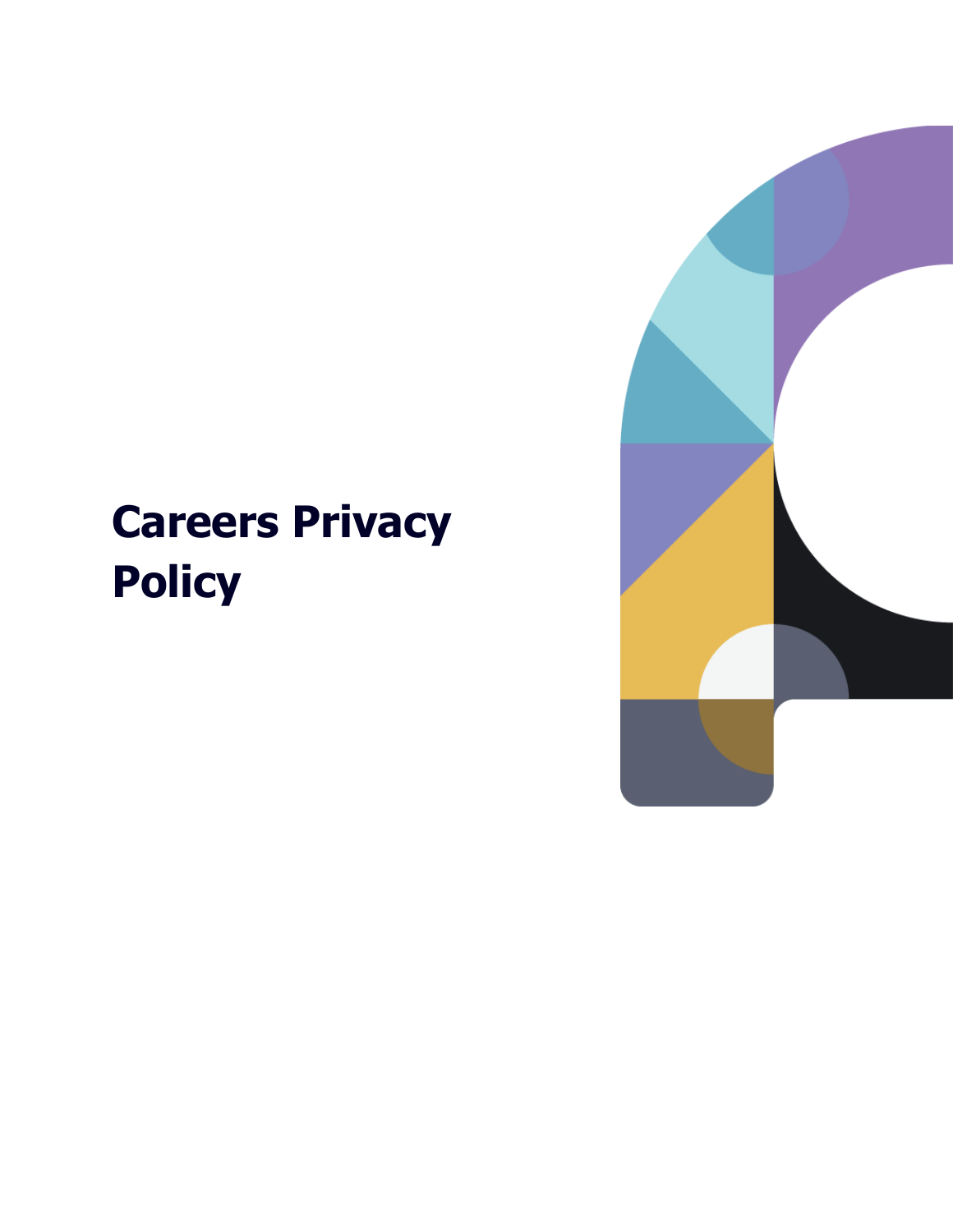# **O** ada



Our Careers page is designed to help you find and apply for job openings at Ada Support Inc. and guide you through the various steps of our recruitment and onboarding process. If you choose to apply for an opening, we may receive additional types of personal information.

### **Information You Provide**

This Privacy Policy covers any personal information you may submit when applying or searching for a position at Ada Support Inc. If you register on our Careers Site as part of your job application or job search process, the following information may be collected:

- Name, address, telephone number, e-mail address, and other contact information;
- Account username and password;
- Social Security Number, National ID number, or Tax ID;
- Employee ID numbers and information about your work history with Ada Support Inc. if you are a current or former Ada Support Inc. employee;
- CV, résumé, cover letter, previous work experience, and education information;
- Employment preferences, current salary, desired salary, and how you heard about the Careers Site;
- Professional and other work-related licenses, permits, and certifications held;
- Languages and other relevant skills;
- Demographic information and marital status;
- Racial or ethnic origin;
- Political opinions, religious affiliation, or philosophical beliefs;
- Awards and professional memberships;
- Work authorization status and available start date;
- Information relating to references; and
- Details of your job search, including what roles, departments, and locations interest you.

The information we request as part of the recruitment process may vary by job location and may change from time to time in order to support our local offices with their recruitment needs and abide by applicable local legal and regulatory requirements. The specific categories of information collected by Ada Support Inc. may vary by location.

In addition, Ada Support Inc. may collect sensitive personal information including health-related data, and data on disabilities.

To the extent that you provide us with sensitive personal information or information about your criminal record or history, job evaluations, educational records, or financial information, including account numbers, by providing us such information, you expressly authorize Ada Support Inc. to handle such information for the purposes of processing or evaluating your job application.

Any information you submit through the site must be true, complete, and not misleading. Should the information provided be inaccurate, incomplete, or misleading, subject to applicable law, this may lead to a rejection of your application during the application process or disciplinary action, including immediate dismissal if you have been employed. In addition, it is your responsibility to ensure that information you submit does not infringe on any third party's rights and is not otherwise legally actionable by any such third party.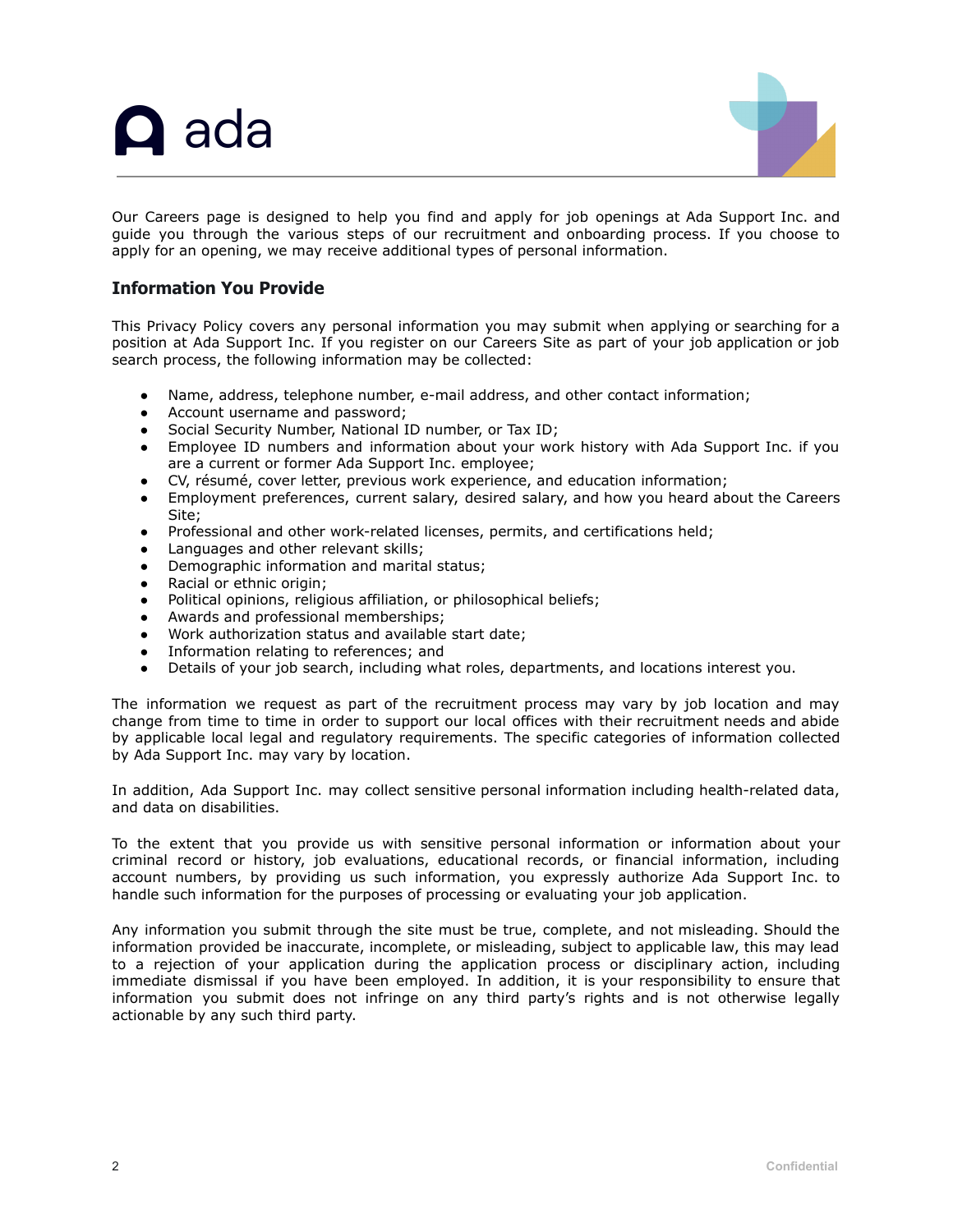# $\Omega$  ada



### **Information from Other Sources**

For the purpose of background checks and verifying the information you submitted in connection with your application, in each case as permitted by applicable law, Ada Support Inc. may obtain information about you from other sources, including:

- Your references or third parties mentioned in your application;
- Prior employers; and
- Educational institutions you attended.

If you provide us with details of a reference or any other third party along with your CV or résumé, it is your responsibility to obtain consent from that third party prior to sharing this personal information with us.

### **How Do We Use Your Personal Information?**

We may use your information for the following purposes and, as applicable, to manage our prospective contractual relationship with you, based on our legitimate interests, to:

- Allow you to submit your application on the Careers Site;
- Process your application;
- Assess your capabilities and qualifications for a job;
- Manage the recruitment process in accordance with the terms of the applicable employee privacy agreement;
- Conduct reference checks;
- Manage, evaluate, and improve Ada Support Inc.'s recruiting and onboarding tools and processes;
- Provide you with a job offer or an employment agreement and assist with any contract finalization and execution;
- Help you to register for Ada Support Inc. employment benefits;
- Communicate with you and provide you with updates on the recruitment process, information you requested, and information about Ada Support Inc.;
- Provide you with recommendations about open positions which may interest you based on your past searches and/or job applications;
- Tailor and improve our site and experiences to better suit your needs and the needs of our community;
- Help us meet and document Ada Support Inc.'s global recruitment goals;
- Meet recordkeeping and internal and external reporting responsibilities;
- Conduct background checks if you are offered a job, as permitted by applicable law; and
- Protect the security and stability of our site.

We may also use and disclose your personal information as necessary or appropriate, especially when we have a legal obligation or legitimate interest to do so:

- To comply with applicable laws or regulations, including laws outside your country of residence, or to comply with legal process;
- To respond to requests from public and government authorities, including authorities outside of your country of residence;
- To cooperate with law enforcement (for example, when we receive law enforcement requests and orders);
- To protect against fraud or other illegal activities or for risk management purposes;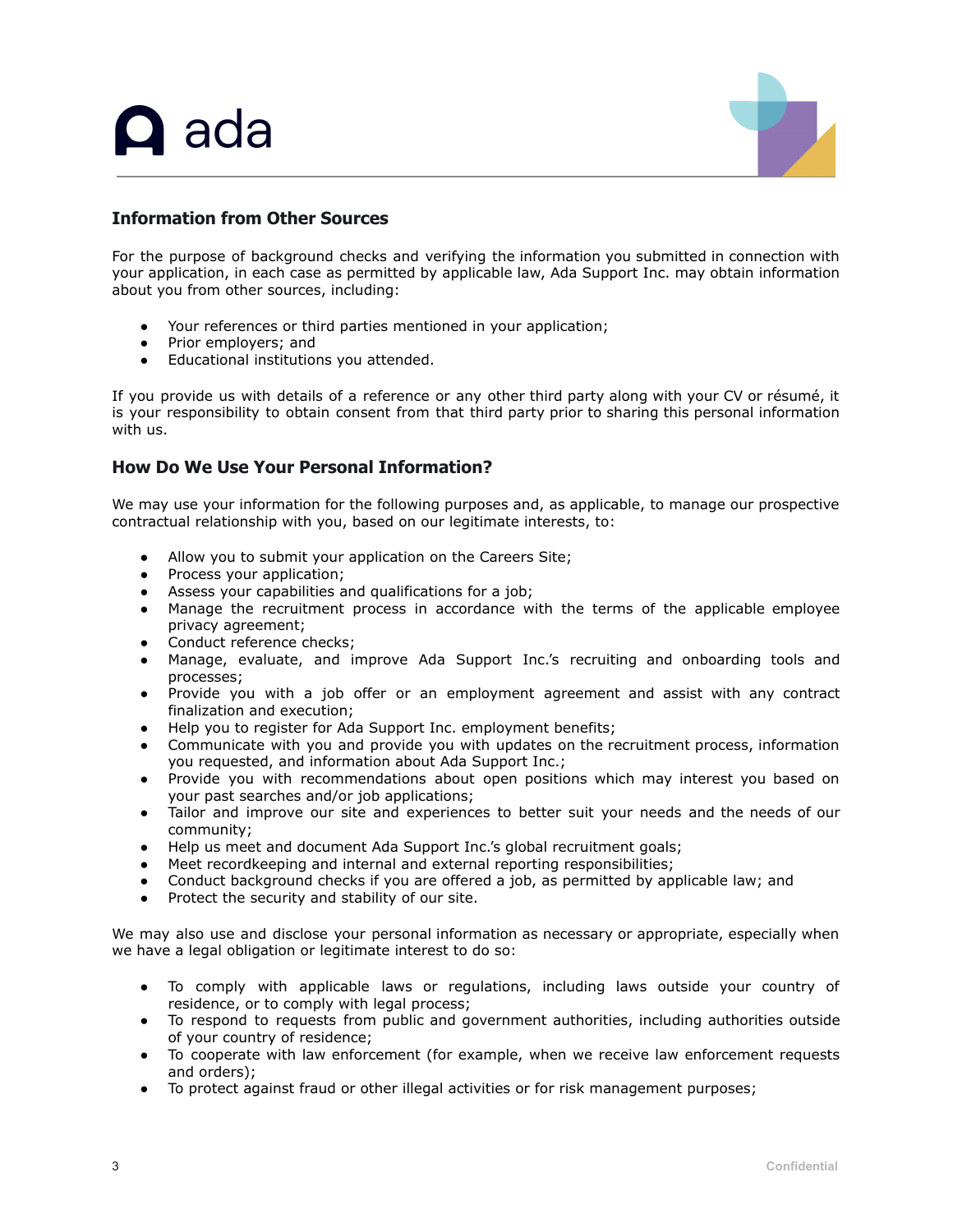# **O** ada



- To permit us to pursue available remedies or limit damages that we may sustain;
- For other legal reasons (for example, to enforce our terms and conditions and to protect our rights, privacy, safety, or property, and/or that of our affiliates or subsidiaries, you or others, including but not limited to, visitors, employees, and contractors); and
- In connection with a sale or business transaction (for example, we may have a legitimate interest in disclosing or transferring your personal information to a third party in the event of any reorganization, merger, sale, joint venture, assignment, transfer, or other disposition of all or any portion of our business, assets, or stock (including in connection with any bankruptcy or similar proceedings).

Your personal information will be added to Ada Support Inc.'s candidate database and will be used for the purposes of considering whether your profile is suitable for other job vacancies at Ada Support Inc. other than the one(s) for which you have applied. If we make you an offer, your personal information may be incorporated into our human resources system and used to manage the new-hire process, and if you become an employee, any such information may become part of your employee file and may be used for other employment-related purposes.

The provision of personal information on the Careers Site is voluntary. However, if you do not provide sufficient information, this may result in Ada Support Inc. being unable to consider your employment application or, if employment is offered, your subsequent promotion, transfer, or relocation.

Additionally, if you are an employee of Ada Support Inc., we may use your information as required to abide by Ada Support Inc.'s internal policies, including but not limited to our employment and human resources policies. Information received from Ada Support Inc. employees on our site may be supplemented with information received offline, such as your contact information; your birthdate; and details about your employment, such as what team you work on, where you work, and how long you have worked for Ada Support Inc. The sharing of offline information is governed by the terms of the relevant employment policies, employee privacy policies/notices, and local laws and regulatory requirements of your job's jurisdiction.

### **Who Will We Share Your Personal Information With?**

In order for us to assist you with your job search needs and the recruitment and hiring process and also to assist us with managing our workforce, Ada Support Inc. may share your information with the group of affiliated Ada Support Inc. companies. Your personal information will be reviewed by Ada Support Inc. employees or agents who have a business need to access such personal information and may include recruiters, human resources personnel, technical services personnel, and managers or their designees.

Ada Support Inc. contracts with third-party service providers to manage the Careers Site and assist us with our business needs. Ada Support Inc. may share personal information with these service providers to the extent needed to deliver the site and services as described in this Privacy Policy. We may share personal information about you with selected service providers or consultants acting on our behalf, such as third parties assisting Ada Support Inc. with the operation of the Careers Site. Third-party service providers receiving personal information are expected to apply the same level of privacy and data security protections described in this Privacy Policy, and they are required to keep confidential the personal information received from us and not use it for any purpose other than as originally intended.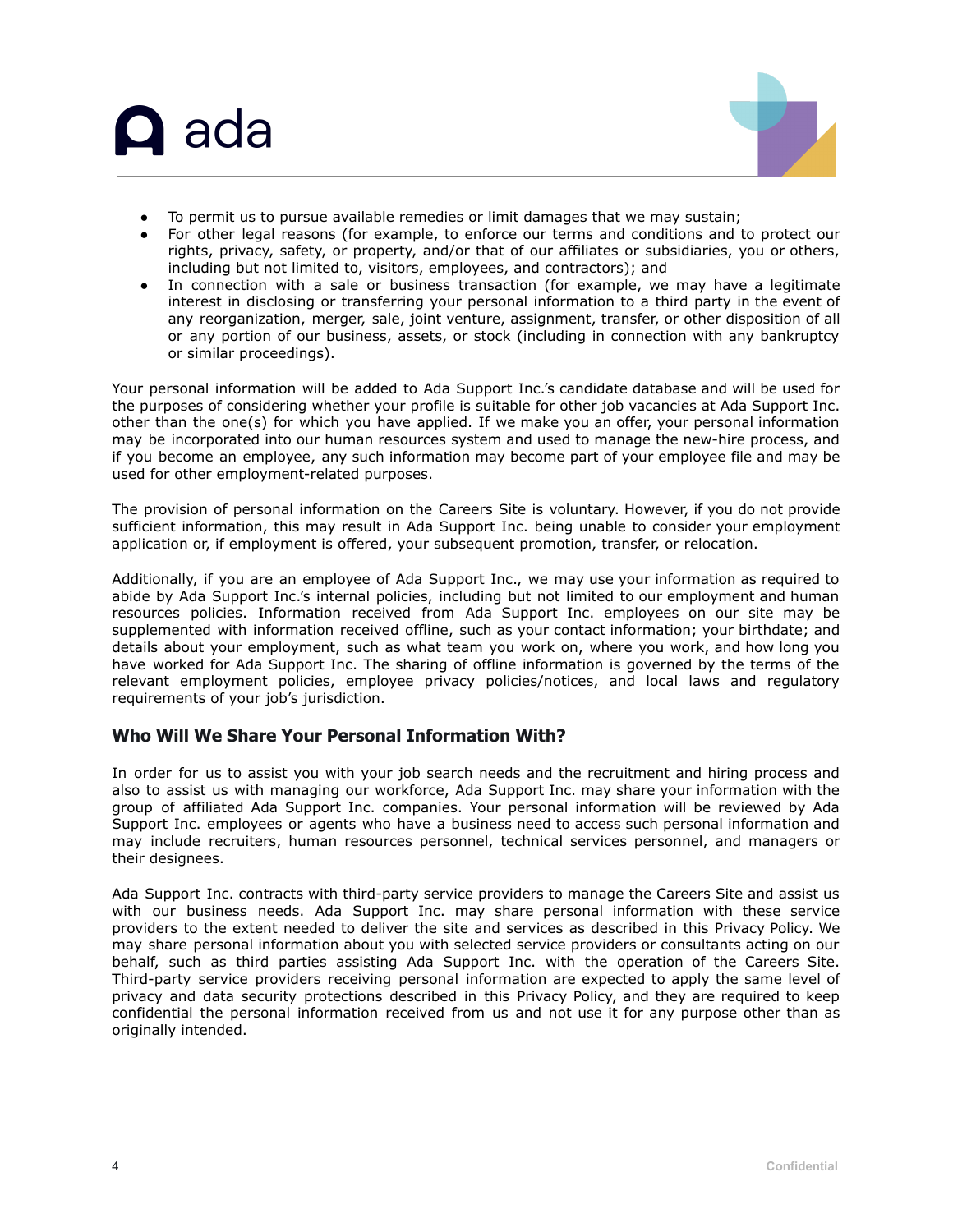**O** ada



Ada Support Inc. is not in the business of selling or renting your information to others and will not share personal information with third parties except as described in this Privacy Policy or as otherwise permitted by law.

### **How Long Does Ada Support Inc. Retain My Information?**

We will retain your personal information for the period necessary to fulfill the purposes outlined in this policy, unless a longer retention period is required or permitted by law. The criteria used to determine our retention periods are as follows: (i) the duration of the application process or considering whether your skills are suitable for other opportunities; (ii) as long as we have an ongoing relationship with you; (iii) as required by a legal obligation to which we are subject; and (iv) as advisable in light of our legal considerations such as applicable statutes of limitations, litigation, or regulatory investigations.

Note that Ada Support Inc. may delete personal information about you at any time (including your CV or résumé), without any reason. Therefore, please retain your own copy of the personal information provided to us.

#### **Transfer of Your Personal Information to Other Countries**

In accordance with applicable law, personal information covered by this Privacy Policy and any applicant agreement between you and Ada Support Inc. may be transferred to, and processed in any country in which Ada Support Inc., or Ada Support Inc.'s affiliates, subsidiaries or service providers maintain facilities.

#### **Security of Personal Information**

Ada Support Inc. uses reasonable physical, technical, and organizational safeguards to protect your information. Unfortunately, no data transmission over the Internet or data storage system can be guaranteed to be 100% secure. If you have reason to believe that your interaction with us is no longer secure, please immediately notify us by emailing privacy@ada.support.

Ada Support Inc. hereby disclaims, as far as permitted by local laws, any liability for itself and its affiliates and contractors for any of your information sent to our site and which is lost, misused, illegally accessed, disclosed, altered or destroyed, or not integrally or timely delivered.

#### **Application Agreement**

Ada Support Inc. is an equal-opportunity employer and is committed to providing a workplace free from harassment or discrimination. All employment decisions are to be made without regard to race, color, age, gender, sexual orientation, religion, marital status, pregnancy, national origin/ancestry, citizenship, physical/mental disability, military status or any other basis prohibited by law. This policy applies to our employees, applicants, customers and business partners (including independent contractors, vendors and suppliers). Should you have a need, Ada Support Inc. will provide a reasonable accommodation to complete the application upon request. Applicants requiring such accommodation are encouraged to contact privacy@ada.support for further assistance. By proceeding you are indicating that you understand the preceding statements.

By completing your application, you certify that all of the information you supply in this application is a true and complete statement of the facts, and you understand that if employed, any false statement or omission could result in immediate dismissal. You understand that Ada Support Inc. may share the